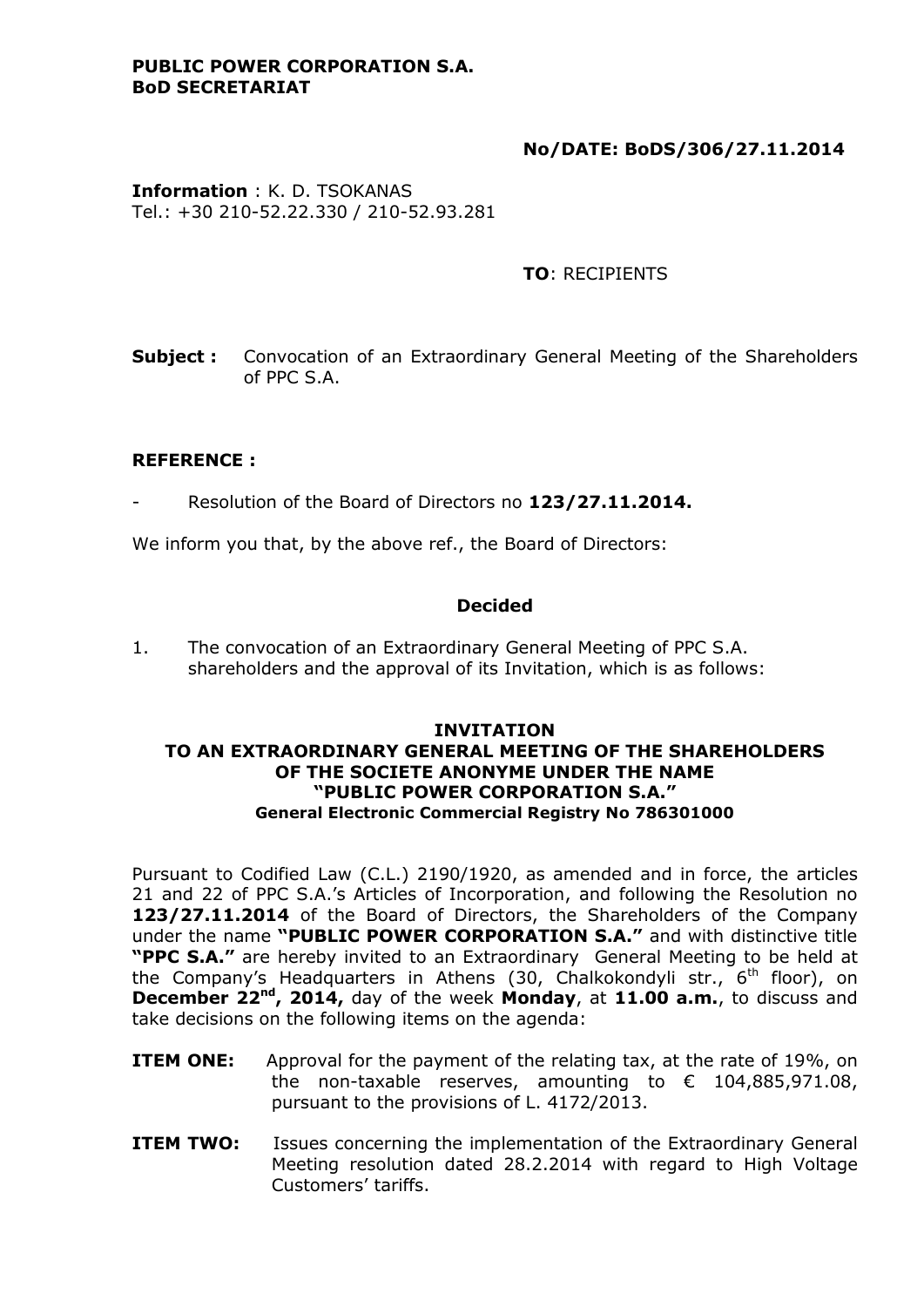- **ITEM THREE:** Announcement in view of the approval of the election of a new Member of the Board of Directors and of its capacity, in substitution for a Member that resigned.
- **ITEM FOUR:** Approval of the appointment, pursuant to article 37 of L. 3693/2008, of a Member of the Audit Committee.
- **ITEM FIVE:** Announcements and other issues.

### **PARTICIPATION RIGHT IN THE GENERAL MEETING**

In this Extraordinary General Meeting (EGM), the Shareholders with right to participate and vote are those, who will be registered at the beginning of December the 17<sup>th</sup>, 2014, day of the week Wednesday, that is the fifth  $(5^{th})$  day prior to the EGM date - Record Date, in PPC S.A. Shareholders' registry, which is electronically kept at the Company "Hellenic Exchanges S.A. Holding, Clearing, Settlement & Registry" (Hellenic Exchanges SA – EXAE), without share blocking required. Every ordinary share has the right of one vote. Shareholders' capacity is evidenced by providing a pertinent written certification by the above mentioned institution, or alternatively, via direct online connection of the Company with the registry of the latter. Shareholders' capacity must be effective at the beginning of December the  $17<sup>th</sup>$ , 2014 day of the week Wednesday (Record Date) and the pertinent written certification or the electronic verification with respect to the Shareholders' capacity must be received by the Company the latest until December the  $19<sup>th</sup>$ , 2014, day of the week Friday, that is, the third  $(3^{rd})$  day prior to the EGM date. As regards the Company, participation and voting right at the EGM is attributed only to those regarded as shareholder at the aforementioned Record Date. In case of non compliance with the provisions of article 28a of C.L. 2190/1920, as in force, such Shareholder may participate in the EGM only following its permission.

# **PROCEDURE FOR THE EXERCISE OF VOTING RIGHT BY PROXY**

The Shareholders who wish to participate in the Extraordinary General Meeting (EGM) by proxy/ies representative/es, must send the pertinent proxy holder authorisation form (Power of Attorney), which is available on the company's website [www.dei.gr](http://www.dei.gr/), to the Company's Corporate Announcements and Shareholders Services Unit (30, Chalkokondyli Street, Athens 104 32, 5<sup>th</sup> floor, office 512), no later than December the 19<sup>th</sup>, 2014, day of the week Friday, that is the third  $(3^{rd})$ day prior to the date of the General Meeting.

Each shareholder may appoint up to three (3) proxy holders/representatives. However, if a shareholder holds shares of the company appearing in more than one securities account, the above limitation shall not prevent such shareholder from appointing separate proxy holders/representatives for the companies appearing in each securities account, as regards the General Meeting.

A proxy holder/representative acting on behalf of several shareholders may cast votes differently for each shareholder. The proxy holder/representative is obliged to disclose to the Company, before the commencement of the General Meeting, any fact which might be useful to the shareholders in assessing whether the proxy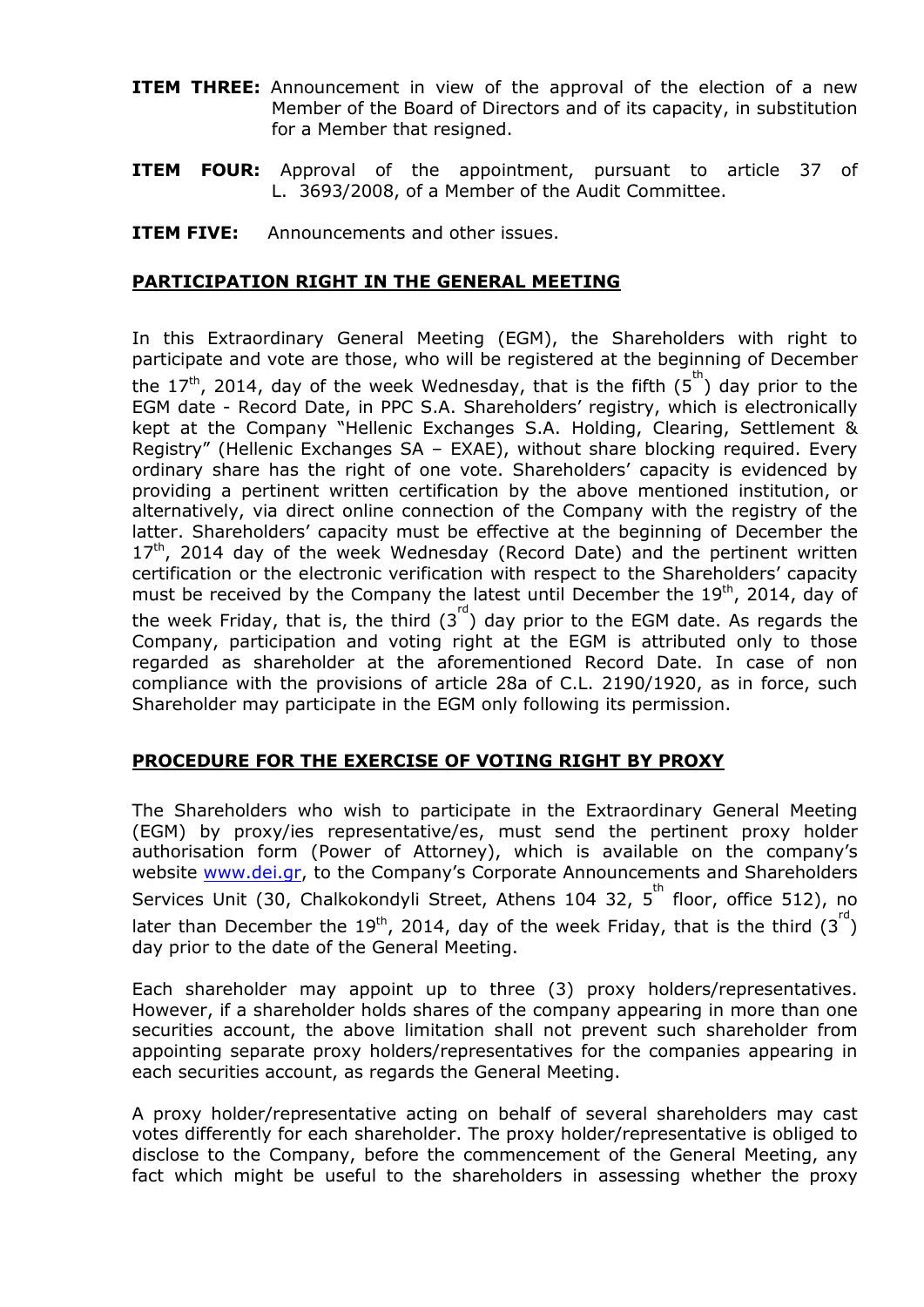holder/representative might pursue interests other than the interest of the represented shareholder. A conflict of interest within this context may in particular arise where the proxy holder/representative:

a) is a controlling shareholder of the Company, or is another entity controlled by such shareholder;

b) is a member of the Board of Directors or the management of the Company, or of a controlling shareholder or an entity controlled by such shareholder;

c) is an employee or an auditor of the Company, or of a controlling shareholder or an entity controlled by such shareholder;

d) is a spouse or close relative (of  $1^{st}$  degree) with a natural person referred to in the above items a) to c).

The appointment and the revocation of appointment of a shareholder's proxy holder/representative shall be made in writing and shall be notified to the Company at least three (3) days prior to the date of the General Meeting.

The shareholders are requested to ensure the successful dispatch of the proxy holder authorisation form [power of attorney] and receipt thereof by the Company, by calling at the following numbers: +30 210 5230951, +30 210 5293207.

In order to attend the General Meeting any shareholder/representative shall present an ID card. In case that the shareholder is a legal entity and has not appointed in accordance with the aforementioned procedure a proxy holder/srepresentative/s, then the legal representative of such shareholder shall also present his/her legalization documents, in order to attend the General Meeting.

# **SHAREHOLDERS' MINORITY RIGHTS**

With respect to the aforementioned EGM, the Shareholders have also the following rights, which can be exercised within the following deadlines per right:

(a) Shareholders representing at least one twentieth (1/20) of the paid-up share capital may request from the Board of Directors to include in the Extraordinary General Meeting's Agenda additional items, provided that the relevant request is communicated to the Board of Directors at least fifteen (15) days prior to the EGM. The said request must be accompanied by a written justification or a draft resolution for approval by the EGM.

(b) Shareholders representing at least one twentieth (1/20) of the paid-up share capital may request from the Board of Directors to upload to the Company's website [\(www.dei.gr\)](http://www.dei.gr/), at least six (6) days prior to the EGM date, draft resolutions for the items included in the initial or revised EGM agenda, provided that the relevant request is communicated to the Board of Directors at least seven (7) days prior to the EGM date.

(c) Following a request of shareholders communicated to the Company at least five (5) full days prior to EGM date, the Board of Directors must provide to the EGM the requested specific information with respect to Company's business, to the extent that these are useful for the actual assessment of the items on the agenda.

(d) Following a request of shareholders representing one fifth (1/5) of the paid-up share capital, communicated to the Board of Directors at least five (5) full days prior to the EGM date, the Board of Directors must provide the EGM with information about the course of the Company's affairs and its financial situation.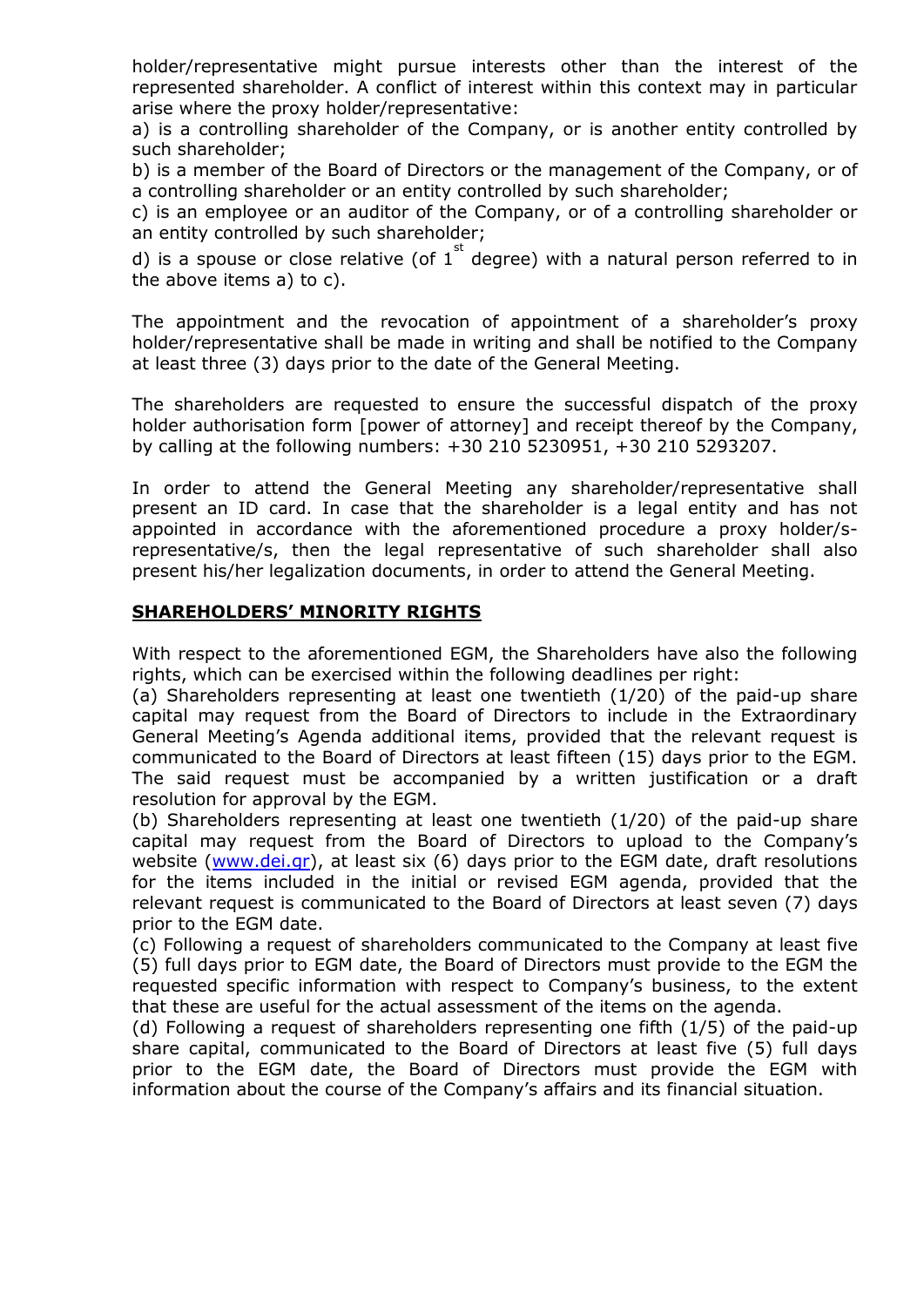# **AVAILABLE DOCUMENTS AND INFORMATION**

The present Invitation to the Shareholders, the proxy holder authorisation form [power of attorney], the total number of shares and voting rights existing on the date of the present Invitation, the documents to be submitted to the EGM, as well as any draft resolution for any proposed agenda item or any comment of the Board of Directors on any agenda item, if no resolution has been submitted for approval, and any draft resolution proposed by the Shareholders, are or will be available, pursuant to the law and the Company's Articles of Incorporation, on the company's website [www.dei.gr,](http://www.dei.gr/) right after their notification to the Company.

The full text of the documents to be submitted to the General Meeting, as well as of the draft resolutions and of any documents provided for in article 27, par. 3, cases c) and d) of C.L. 2190/1920, as in force, will be available in hard copy at the Company's Headquarters in Athens (30, Chalkokondyli str.).

In case a quorum has not been reached on the date set forth herein above, the Shareholders are again invited, in accordance with article 29 par. 2 of C.L. 2190/1920, as applicable, to a **Repeat Extraordinary General Meeting,** in Athens, at the Company's Headquarters (30, Chalkokondyli str.,  $6<sup>th</sup>$  floor), on **January the 12th, 2015**, day of the week **Monday**, at **11.00 a.m.,** with same as above Agenda.

In such Repeat General Meeting, the Shareholders with right to participate and vote are those who will be registered at the beginning of January the  $8<sup>th</sup>$ , 2015, day of the week Thursday, that is the fourth  $(4^{th})$  day prior to the EGM date (Record Date of repeat general meetings) with PPC S.A. Shareholders' registry, which is electronically kept at the company "Hellenic Exchanges S.A. Holding, Clearing, Settlement & Registry" (Hellenic Exchanges S.A. – EXAE), without share blocking required. The pertinent written certification or the online verification with respect to the Shareholders' capacity must be submitted to the Company no later than January the 9<sup>th</sup>, 2015, day of the week Friday, that is the third  $(3^{\text{rd}})$  day prior to the repeat General Meeting date.

> Athens, November 27, 2014 The Board of Directors

2. To authorize the Secretary of the Board of Directors to proceed with the publication of the above Invitation and with the submission of all documents required as per law to the Supervisory Authority.

# **D. TSOKANAS Secretary of the Board of Directors**

#### **RECEPIENTS:**

- OoE
- LD
- IAD
- CACD
- IRTD
- ITD